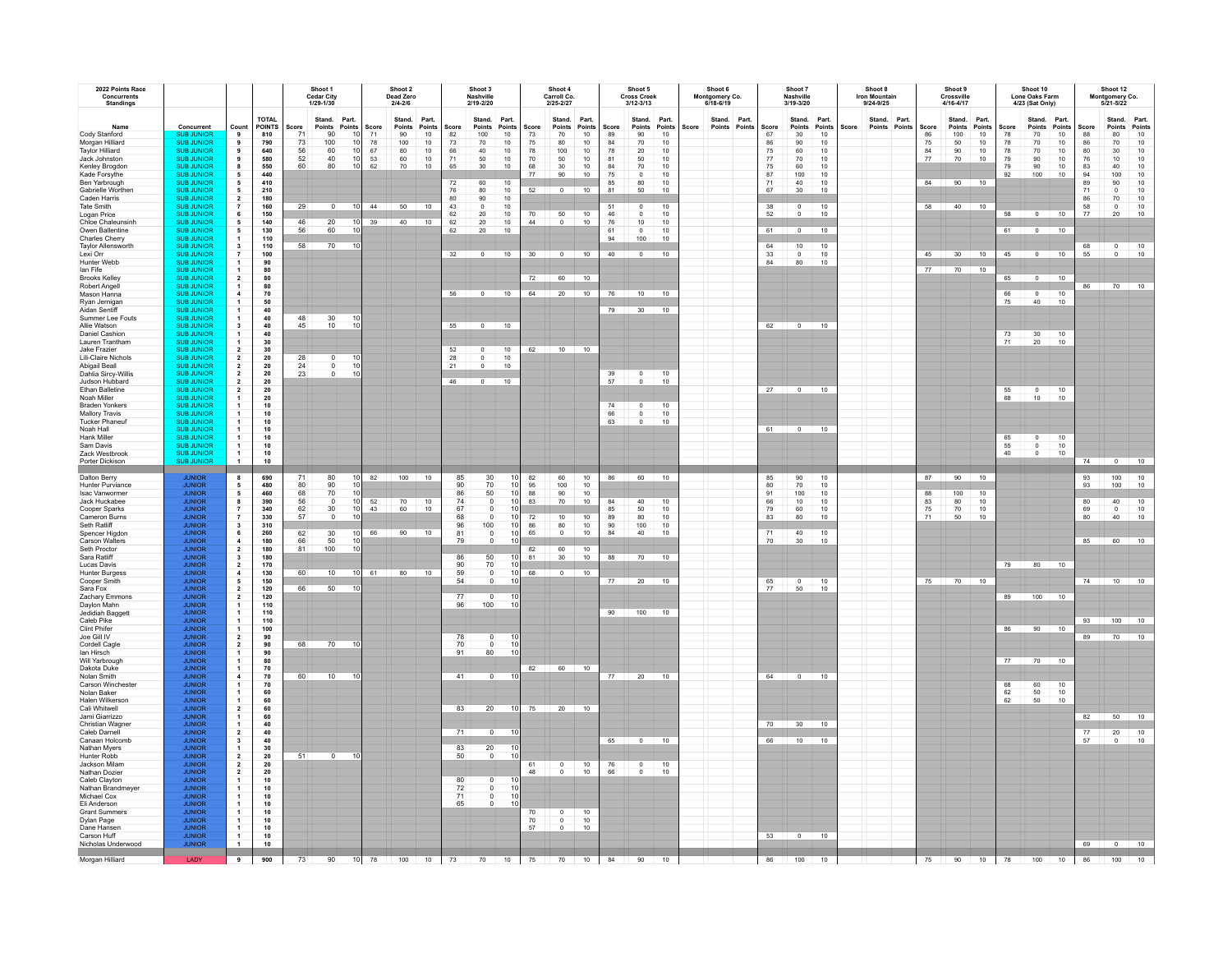| 2022 Points Race<br>Concurrents<br><b>Standings</b>                                                                                      |                                                                                                                                       |                                                                                                                                                                                |                                                                                                                                                    |                             | Shoot 1<br><b>Cedar City</b><br>1/29-1/30                      |                                                      |                               | Shoot 2<br>Dead Zero<br>$2/4 - 2/6$      |                                             |                                           | Shoot 3<br>Nashville<br>2/19-2/20                                    |                                                                    |                                                       | Shoot 4<br>Carroll Co.<br>2/25-2/27                                                                      |                                                                                        |                                                 | Shoot 5<br><b>Cross Creek</b><br>$3/12 - 3/13$                      |                                                               |       | Shoot 6<br>Montgomery Co.<br>6/18-6/19 |                                        | Shoot 7<br>Nashville<br>3/19-3/20                                                                 |                                          |       | Shoot 8<br><b>Iron Mountain</b><br>9/24-9/25 |                        |                            | Shoot 9<br>Crossville<br>$4/16 - 4/17$                              |                                                             |                         | Shoot 10<br>Lone Oaks Farm<br>4/23 (Sat Only) |                             |                                               | Shoot 12<br>Montgomery Co.<br>5/21-5/22                 |                                                                 |
|------------------------------------------------------------------------------------------------------------------------------------------|---------------------------------------------------------------------------------------------------------------------------------------|--------------------------------------------------------------------------------------------------------------------------------------------------------------------------------|----------------------------------------------------------------------------------------------------------------------------------------------------|-----------------------------|----------------------------------------------------------------|------------------------------------------------------|-------------------------------|------------------------------------------|---------------------------------------------|-------------------------------------------|----------------------------------------------------------------------|--------------------------------------------------------------------|-------------------------------------------------------|----------------------------------------------------------------------------------------------------------|----------------------------------------------------------------------------------------|-------------------------------------------------|---------------------------------------------------------------------|---------------------------------------------------------------|-------|----------------------------------------|----------------------------------------|---------------------------------------------------------------------------------------------------|------------------------------------------|-------|----------------------------------------------|------------------------|----------------------------|---------------------------------------------------------------------|-------------------------------------------------------------|-------------------------|-----------------------------------------------|-----------------------------|-----------------------------------------------|---------------------------------------------------------|-----------------------------------------------------------------|
| Name<br><b>Taylor Hilliard</b><br>Emma Shupe<br>Gabrielle Worthen<br>Benita Caldwell<br>Sara Ratliff<br>Chloe Chaleunsinh                | Concurrent<br>LADY<br>LADY<br>LADY<br>LADY<br>LADY<br>LADY                                                                            | Count<br>9<br>8<br>$5\overline{5}$<br>$\bf{8}$<br>$\mathbf{3}$<br>$\sqrt{5}$                                                                                                   | <b>TOTAL</b><br><b>POINTS</b><br>790<br>620<br>380<br>350<br>320<br>260                                                                            | Score<br>65<br>43<br>46     | Stand.<br>Points<br>50<br>70<br>10<br>30 <sup>7</sup>          | Part.<br>Points<br>10<br>10<br>10<br>$\overline{10}$ | Score<br>67<br>49<br>39<br>39 | Stand.<br>Points<br>90<br>80<br>70<br>70 | Part.<br>Points<br>$10\,$<br>10<br>10<br>10 | Score<br>66<br>67<br>76<br>55<br>86<br>62 | Stand.<br>Points<br>$50\,$<br>60<br>80<br>$30\,$<br>100<br>40        | Part.<br>Points<br>$10$<br>$10$<br>10<br>$10\,$<br>$\frac{10}{10}$ | Score<br>${\bf 78}$<br>74<br>52<br>$44\,$<br>81<br>44 | Stand.<br>Points<br>$_{80}$<br>$\begin{array}{c} 50 \\ 40 \end{array}$<br>$20\degree$<br>$\frac{90}{20}$ | Part.<br>Points<br>$10$<br>$10$<br>10<br>10<br>$\begin{array}{c} 10 \\ 10 \end{array}$ | Score<br>${\bf 78}$<br>$77\,$<br>81<br>88<br>76 | Stand.<br>Points<br>70<br>$\frac{60}{80}$<br>100                    | Part.<br>Points<br>$10$<br>$\frac{10}{10}$<br>$\frac{10}{10}$ | Score | Stand. Part.<br>Points Points          | Score<br>75<br>67<br>47                | Stand. Part.<br>Points<br>80<br>70<br>20                                                          | Points<br>10<br>10<br>10                 | Score | Points                                       | Stand. Part.<br>Points | Score<br>84<br>70<br>44    | Points<br>$100\,$<br>80<br>60                                       | Stand. Part.<br>Points<br>$10\,$<br>10<br>10                | Score<br>78<br>71<br>39 | Stand. Part.<br>Points<br>$100$<br>70<br>40   | Points<br>$10$<br>10<br>10  | Score<br>80<br>$\scriptstyle{72}$<br>71<br>43 | Stand. Part.<br>Points<br>80<br>70<br>60<br>$20\,$      | Points<br>$10$<br>$\begin{array}{c} 10 \\ 10 \end{array}$<br>10 |
| Lexi Orr<br><b>Taylor Allensworth</b><br>Sara Fox<br>Cali Whitwel<br>Allie Watson<br>KaiLa Byrd<br>Tina Jewell                           | LADY<br>LADY<br>LADY<br>LADY<br>LADY<br>LADY<br>LADY                                                                                  | $\overline{7}$<br>$\mathbf{3}$<br>$\overline{2}$<br>$\overline{2}$<br>$\mathbf{3}$<br>5                                                                                        | 260<br>200<br>190<br>180<br>130<br>110<br>110                                                                                                      | 58<br>66<br>45<br>38<br>82  | $\frac{60}{80}$<br>20<br>$\Omega$<br>100                       | 10<br>10<br>10<br>10<br>10                           |                               |                                          |                                             | 32<br>83<br>55.                           | 10<br>90<br>30 <sup>°</sup>                                          | 10<br>10 <sup>1</sup>                                              | 30<br>75                                              | $\mathbf 0$<br>$70$ 10<br>$31 \t 0 \t 10$                                                                | 10                                                                                     | 40                                              | $\frac{50}{20}$<br>43 30 10                                         | 10                                                            |       |                                        | 33<br>$rac{64}{77}$<br>$\frac{62}{38}$ | $\begin{array}{c} 0 \\ 60 \\ 90 \end{array}$<br>$\frac{50}{0}$                                    | 10<br>$\frac{10}{10}$<br>$\frac{10}{10}$ |       |                                              |                        | 45                         |                                                                     | 70 10                                                       |                         | 45 50 10                                      |                             | 55<br>68                                      | $\frac{40}{50}$<br>50 30 10                             | 10<br>10                                                        |
| Dakota Duke<br>Jami Giarrizzo<br>Shelby Combs<br>Lauren Trantham<br>Aditza Reyes<br>Kayla Woodson<br>Summer Lee Fouts                    | LADY<br>LADY<br>LADY<br>LADY<br>LADY<br>LADY<br>LADY<br>LADY                                                                          | $\mathbf{1}$<br>$\mathbf 3$<br>$\mathbf{1}$                                                                                                                                    | 110<br>100<br>90<br>80<br>70<br>50<br>50<br>50                                                                                                     | 48                          | 40                                                             | 10                                                   |                               |                                          |                                             |                                           |                                                                      |                                                                    | 82                                                    | 100<br>45 30 10                                                                                          | 10                                                                                     | 34                                              | $\begin{array}{ c c c c c }\n\hline\n0 & 10 \\ \hline\n\end{array}$ |                                                               |       |                                        | 56                                     | 40 10                                                                                             |                                          |       |                                              |                        |                            |                                                                     |                                                             | 72<br>71                | 80<br>70                                      | 10<br>10                    |                                               | 82 90 10<br>37 10 10                                    |                                                                 |
| <b>Mallory Travis</b><br>Lili-Claire Nichols<br>Leila Schmeisser<br>Dahlia Sircy-Willis<br>Abigail Beall                                 | LADY<br>LADY<br>LADY<br>LADY<br>LADY<br>LADY<br>LADY<br>LADY<br>LADY<br>LADY<br><b>LADY</b>                                           | $\overline{\mathbf{3}}$<br>$\overline{2}$<br>$\frac{2}{0}$<br>$\bullet$<br>$\bullet$<br>$\overline{\phantom{a}}$<br>$\bullet$<br>$\begin{smallmatrix} 0\\ 0 \end{smallmatrix}$ | 40<br>40<br>30<br>20<br>$\overline{\mathbf{0}}$<br>$\bullet$<br>$\overline{\mathbf{0}}$<br>$\bullet$<br>$\bullet$<br>$\mathbf 0$<br>$\overline{a}$ | 28<br>23<br>24              | $\overline{0}$<br>$^{\circ}$<br>$\Omega$                       | 10<br>10<br>10                                       |                               |                                          |                                             | 28<br>21                                  | $\overline{0}$<br>$\Omega$                                           | 10<br>10                                                           |                                                       |                                                                                                          |                                                                                        | 66<br>39                                        | 40                                                                  | 10<br>$10$ $10$                                               |       |                                        | 44<br>52                               | $\frac{10}{30}$                                                                                   | 10                                       |       |                                              |                        |                            |                                                                     |                                                             |                         |                                               |                             |                                               |                                                         |                                                                 |
| Ralph Hoyt Greenwell<br>Marty Moore<br>Donald Caldwe<br>Chris Schmeisser<br>Steve Ward<br>Steve Carter                                   | <b>VETERAN</b><br><b>VETERAN</b><br><b>VETERAN</b><br><b>VETERAN</b><br><b>VETERAN</b><br><b>VETERAN</b>                              | $\bf{8}$<br>5<br>5                                                                                                                                                             | 620<br>570<br>510<br>500<br>440<br>330                                                                                                             | 90<br>77<br>78<br>60<br>76  | 100<br>10<br>30<br>$\overline{0}$<br>$\overline{\mathfrak{o}}$ | 10<br>10<br>10<br>10<br>10                           | 78<br>69<br>79<br>$72\,$      | 90<br>50<br>100<br>70                    | 10<br>$\frac{10}{10}$<br>10                 | 91<br>83<br>88<br>88<br>85<br>84          | 100<br>$30\,$<br>90<br>$\begin{array}{c} 90 \\ 60 \end{array}$<br>40 | $10\,$<br>$10$<br>$10$<br>$\frac{10}{10}$<br>$10$                  | 87<br>87<br>79<br>88                                  | 90<br>90<br>70<br>100                                                                                    | 10<br>$10\,$<br>$10$<br>10                                                             | $\frac{98}{91}$<br>86<br>88<br>97               | 100<br>80<br>50<br>60<br>90                                         | 10<br>10<br>10<br>10<br>10                                    |       |                                        | 82<br>87<br>75<br>83<br>86             | 60<br>100<br>10<br>70<br>90                                                                       | $10\,$<br>10<br>10<br>$10$<br>10         |       |                                              |                        | 78<br>87<br>87             | 30<br>80<br>80                                                      | 10<br>10<br>$10$                                            | 77<br>87<br>80<br>82    | $30\,$<br>100<br>50<br>70                     | 10<br>$\frac{10}{10}$<br>10 | 91<br>95<br>88                                | 70<br>90<br>60                                          | $\begin{array}{c} 10 \\ 10 \end{array}$<br>10                   |
| Robert (Mike) Redmond<br>Kenny Foster<br>Phillip Wakefield<br>Steve Purviance<br><b>Lillard Teasley</b><br>Don Padgett<br>Bryan Fastenau | <b>VETERAN</b><br><b>VETERAN</b><br><b>VETERAN</b><br><b>VETERAN</b><br><b>VETERAN</b><br>VETERAN                                     | $\mathbf{3}$<br>$\overline{4}$<br>8<br>5<br>$\overline{2}$<br>$\mathbf{3}$                                                                                                     | 300<br>230<br>230<br>190<br>190<br>180                                                                                                             | 88<br>71<br>75<br>83<br>78  | 90<br>$\circ$<br>$\Omega$<br>70<br>$30\,$                      | 10<br>10<br>10<br>10<br>10                           | 75<br>69                      | 80<br>50                                 | $\frac{10}{10}$                             | 82<br>78<br>69<br>81                      | 20<br>$\,$ 0 $\,$<br>$\circ$<br>10                                   | 10<br>$10$<br>10<br>10                                             | 72<br>75                                              | 40<br>50                                                                                                 | $\frac{10}{10}$                                                                        | 85<br>83<br>82<br>$\overline{84}$               | 40<br>20<br>$\frac{10}{30}$                                         | 10<br>10<br>$\frac{10}{10}$                                   |       |                                        | 81<br>73<br>70<br>81<br>80             | 50<br>$\circ$<br>$\Omega$<br>50                                                                   | 10<br>10<br>10<br>10                     |       |                                              |                        | 95<br>81<br>71<br>82<br>91 | 100<br>40<br>20<br>$\frac{50}{90}$                                  | 10<br>10<br>$\begin{array}{c}\n10 \\ 10 \\ 10\n\end{array}$ |                         |                                               |                             | 94<br>72<br>87<br>79                          | 80<br>$\circ$<br>$\begin{array}{c} 40 \\ 0 \end{array}$ | 10<br>$\begin{array}{c} 10 \\ 10 \\ 10 \\ 10 \end{array}$       |
| Steve Struve<br>Spike Harmon<br>Tim Schultz<br>Donald (Doc) Crawford<br>Eric Dunn<br>Greg Edgin<br>Randy Hopkins                         | <b>VETERAN</b><br>VETERAN<br><b>VETERAN</b><br><b>VETERAN</b><br>VETERAN<br><b>VETERAN</b><br><b>VETERAN</b><br><b>VETERAN</b>        | 6<br>$\overline{\mathbf{2}}$<br>$\overline{2}$                                                                                                                                 | 160<br>140<br>120<br>$120\,$<br>110<br>100<br>$\frac{100}{90}$                                                                                     | 62<br>82<br>73              | $\overline{0}$<br>60<br>$\overline{0}$                         | 10<br>10<br>10                                       |                               | 72 70 10                                 |                                             | $\frac{87}{74}$                           | $\frac{70}{0}$<br>$74$ 0 10                                          | $\frac{10}{10}$                                                    | 64                                                    | $20 \t 10$                                                                                               |                                                                                        |                                                 | $77 \qquad 0 \qquad 10$                                             |                                                               |       |                                        | 70                                     | $\frac{30}{0}$<br>84 80 10                                                                        | $\frac{10}{10}$                          |       |                                              |                        |                            |                                                                     |                                                             | $rac{86}{84}$           | $\frac{90}{80}$                               | $\frac{10}{10}$             | 88<br>87<br>86<br>99                          | 60<br>40<br>$20\,$<br>100                               | 10<br>10<br>$\frac{10}{10}$                                     |
| Gregg Piercey<br>Tim Jewell<br>Paul Gilberston<br>Mark Brimer<br>Walter "Walt" Smith<br>Tim Denny<br>Benita Caldwel                      | <b>VETERAN</b><br><b>VETERAN</b><br><b>VETERAN</b><br><b>VETERAN</b><br><b>VETERAN</b><br><b>VETERAN</b><br><b>VETERAN</b>            | $\overline{2}$<br>$\overline{2}$<br>$\overline{7}$<br>5<br>8                                                                                                                   | 90<br>90<br>90<br>80<br>80<br>80<br>80                                                                                                             | 86<br>76<br>48<br>67<br>43  | 80<br>$\overline{0}$<br>$\Omega$                               | 10<br>10<br>10<br>10                                 | 31<br>39                      | $\overline{0}$<br>$\overline{0}$         | 10<br>10                                    | 39<br>81<br>55                            | $\begin{array}{c} 0 \\ 10 \end{array}$<br>$\overline{0}$             | $\frac{10}{10}$<br>10                                              | 44                                                    | 79 70 10<br>$\overline{0}$                                                                               | 10                                                                                     | 45<br>79                                        | 91 80 10<br>$\frac{0}{0}$                                           | 10<br>10                                                      |       |                                        | 48<br>78<br>47                         | $\circ$<br>$20\,$<br>$\circ$                                                                      | 10<br>10<br>10                           |       |                                              |                        | 86<br>58<br>44             | $\begin{array}{c} 60 \\ 10 \end{array}$<br>$\overline{\phantom{0}}$ | 10<br>10<br>10                                              | 60<br>39                | $0$ 10<br>$\overline{0}$                      | 10                          | 62<br>76<br>43                                | $^{\circ}$<br>$\begin{matrix} 0 \\ 0 \end{matrix}$      | $\frac{10}{10}$<br>10                                           |
| Mike Barton<br>Tina Jewell<br>David Putman<br>Jeffrev Papasan<br>Young Chun<br>Chris Smith<br>Bob Bush                                   | <b>VETERAN</b><br><b>VETERAN</b><br><b>VETERAN</b><br><b>VETERAN</b><br><b>VETERAN</b><br>VETERAN                                     | $\mathbf{1}$<br>-5<br>$\mathbf{1}$                                                                                                                                             | 70<br>70<br>70<br>60<br>60<br>50                                                                                                                   | 82<br>66                    | 60<br>$\overline{0}$                                           | 10<br>10 <sup>1</sup>                                | $-54$                         |                                          | $10 \t 10$                                  |                                           | 85 60 10<br>53 0 10                                                  |                                                                    | 48<br>72                                              | $\begin{array}{c}\n0 \\ 40\n\end{array}$                                                                 | $\frac{10}{10}$                                                                        | 64                                              |                                                                     |                                                               |       |                                        |                                        |                                                                                                   |                                          |       |                                              |                        |                            |                                                                     |                                                             | 81<br>80                | 60<br>$50 \t 10$                              | 10                          |                                               |                                                         |                                                                 |
| <b>Bill Denny</b><br>Perry Johnson<br>Dave Stephens<br>Jason West<br>Danny Dentor<br>H Rhea Holly<br>Robert Gaines                       | <b>VETERAN</b><br>VETERAN<br><b>VETERAN</b><br><b>VETERAN</b><br><b>VETERAN</b><br><b>VETERAN</b><br><b>VETERAN</b><br><b>VETERAN</b> | 5<br>$\overline{\mathbf{2}}$<br>$\overline{\mathbf{3}}$<br>$\overline{\mathbf{3}}$<br>$\mathbf{3}$                                                                             | 50<br>50<br>40<br>40<br>40<br>30<br>30<br>30                                                                                                       | $\frac{79}{54}$<br>45<br>66 | $\frac{40}{0}$<br>$\circ$<br>$\mathbf 0$                       | $\frac{10}{10}$<br>10<br>10                          | 64<br>57                      | 30 <sup>2</sup><br>20                    | $\frac{10}{10}$                             | $\frac{63}{66}$<br>67                     | $70$ 0 10<br>$\begin{array}{c} 0 \\ 0 \end{array}$<br>$\circ$        | $\frac{10}{10}$<br>10                                              |                                                       |                                                                                                          |                                                                                        | 82<br>72                                        | $70$ 0 10<br>10<br>$\overline{0}$                                   | 10<br>10                                                      |       |                                        | 61<br>74<br>68                         | $52 \overline{)}0 \overline{)}10$<br>$\mathsf 0$<br>$\begin{smallmatrix}0\\0\\0\end{smallmatrix}$ | 10<br>$10\,$<br>10                       |       |                                              |                        |                            |                                                                     |                                                             | 73                      | 20 10                                         |                             | 60                                            | $\overline{0}$ 10                                       |                                                                 |
| Rocky Shepard<br><b>Bart Hartley</b><br>Tony Kennedy<br>Jeff Martin<br>Jeffrey Horner<br>Mark Lovan<br>William Cox                       | <b>VETERAN</b><br><b>VETERAN</b><br><b>VETERAN</b><br><b>VETERAN</b><br><b>VETERAN</b><br><b>VETERAN</b><br><b>VETERAN</b>            | $\overline{2}$<br>$\overline{1}$<br>$\overline{2}$<br>$\overline{2}$<br>$\overline{2}$                                                                                         | $30\,$<br>$\begin{array}{c} 30 \\ 30 \end{array}$<br>20<br>$\frac{20}{20}$                                                                         | 53<br>64                    | $\frac{0}{0}$                                                  | 10<br>$\overline{10}$                                |                               |                                          |                                             | 81<br>61<br>63                            | 10<br>$\Omega$                                                       | 10<br>10                                                           |                                                       |                                                                                                          |                                                                                        | 59                                              | $\overline{\phantom{0}}$                                            | 10                                                            |       |                                        | 53                                     | $\overline{0}$<br>$73$ 0                                                                          | 10<br>10                                 |       |                                              |                        |                            |                                                                     |                                                             | 68                      | 10                                            | $\overline{10}$             | 83<br>$\frac{58}{86}$<br>67                   | 0<br>$\begin{array}{c} 0 \\ 20 \end{array}$             | $\frac{10}{10}$                                                 |
| Tommy Strickland<br><b>Victor Andrews</b><br>David Stephens<br>Joel Durham<br>Tony Coffman<br>Gary Pruitt<br>Jeff Ivie                   | <b>VETERAN</b><br><b>VETERAN</b><br><b>VETERAN</b><br><b>VETERAN</b><br><b>VETERAN</b><br><b>VETERAN</b><br><b>VETERAN</b>            | $\overline{\mathbf{2}}$<br>$\overline{2}$<br>$\overline{2}$<br>$\overline{\mathbf{2}}$                                                                                         | $\begin{array}{r} 20 \\ 20 \\ 20 \\ 20 \end{array}$<br>20<br>20<br>${\bf 20}$<br>10<br>${\bf 10}$                                                  | 54<br>69<br>60<br>58        | $\overline{0}$<br>$\Omega$<br>$\mathbf 0$<br>$\mathbf 0$       | 10<br>10<br>10<br>10                                 |                               |                                          |                                             |                                           |                                                                      |                                                                    |                                                       | 57 10 10                                                                                                 |                                                                                        | $\frac{77}{67}$                                 | $\frac{0}{0}$                                                       | $\frac{10}{10}$                                               |       |                                        |                                        | 62 0 10                                                                                           |                                          |       |                                              |                        |                            |                                                                     |                                                             |                         |                                               |                             | $\frac{70}{66}$                               | $\circ$<br>$\,$ 0<br>$\sqrt{2}$<br>69 0 10              | $\frac{10}{10}$                                                 |
| Michael Mcclary<br>Kent Greenwell<br>Gary Fouts<br>Kenny Miller                                                                          | <b>VETERAN</b><br><b>VETERAN</b><br><b>VETERAN</b><br><b>VETERAN</b>                                                                  | 1<br>$\frac{1}{1}$                                                                                                                                                             | 10<br>10<br>$\begin{array}{c} 10 \\ 10 \end{array}$                                                                                                | 58<br>47<br>54              | $\mathbf 0$<br>$\overline{0}$<br>$\mathbf 0$                   | 10<br>10<br>10                                       |                               |                                          |                                             | 73                                        | $\overline{0}$                                                       | 10                                                                 |                                                       |                                                                                                          |                                                                                        |                                                 |                                                                     |                                                               |       |                                        |                                        |                                                                                                   |                                          |       |                                              |                        |                            |                                                                     |                                                             |                         |                                               |                             |                                               |                                                         |                                                                 |